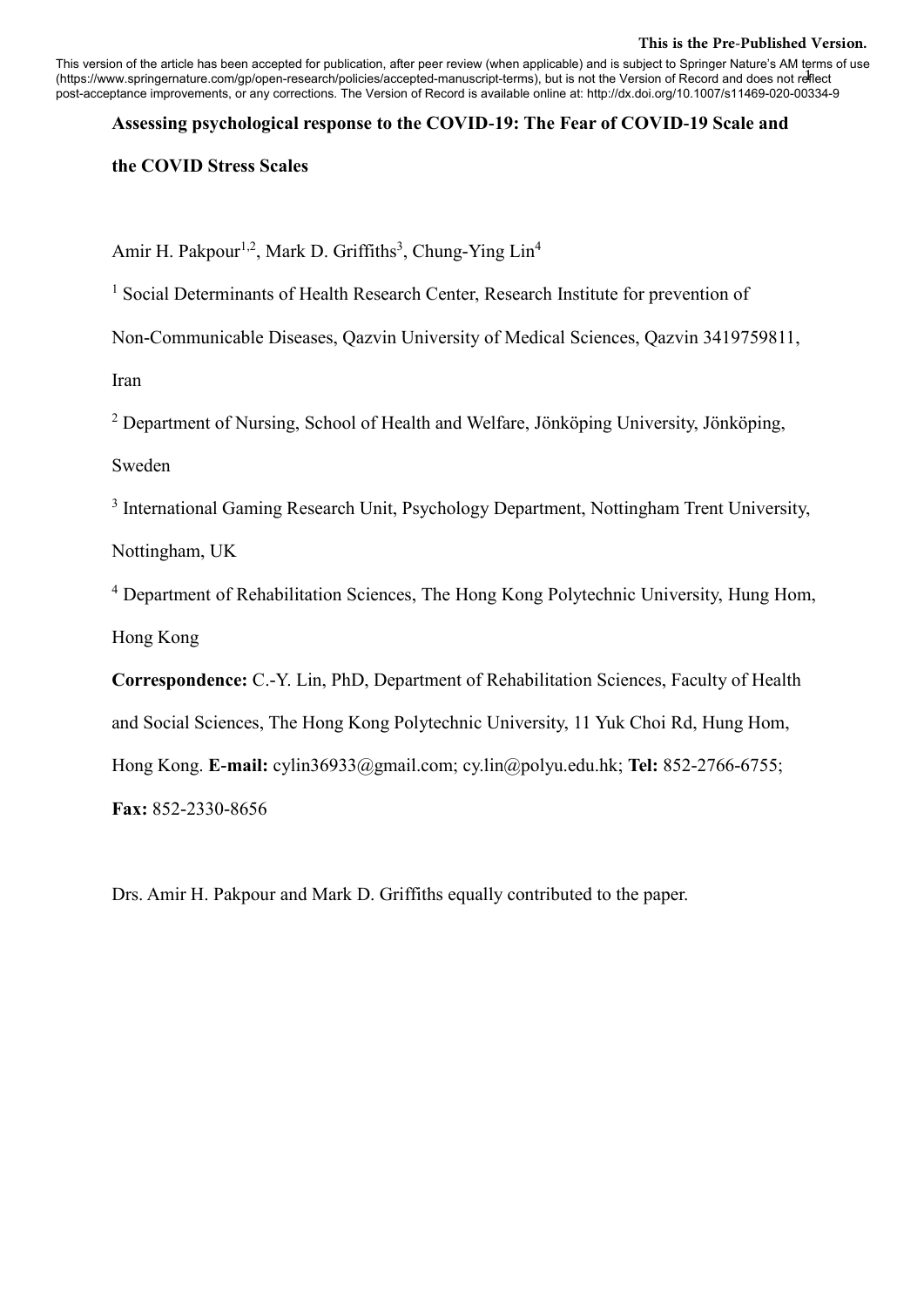## **Abstract**

Understanding the psychological responses toward the novel coronavirus disease 2019 (COVID-19) is an essential topic for healthcare providers. To satisfy this need, two instruments have been developed: the COVID Stress Scales (CSS) developed by Taylor et al. (2020) and Fear of COVID-19 Scale (FCV-19S) developed by Ahorsu at al. (2020). This commentary takes issue with two specific claims made by Taylor et al.: (i) the implied criticism that unidimensional nature of the FCV-19S is a weakness, and (ii) the claim that the FCV-19S has only undergone limited psychometric evaluation. Firstly, there is no consensus in the psychometric literature as to whether instruments that have unidimensional structure or a multidimensional structure outperform one another. Secondly, since the initial publication of the FCV-19S, the instrument been validated in different language versions using various types of psychometric testing, including confirmatory factor analysis, Rasch analysis, concurrent validity testing, internal consistency, and test-retest reliability. In conclusion, both the CSS and the FCV-19S have good psychometric properties and both unidimensional and multidimensional scales have strengths.

**Keywords:** COVID-19; psychometrics; psychological distress; scale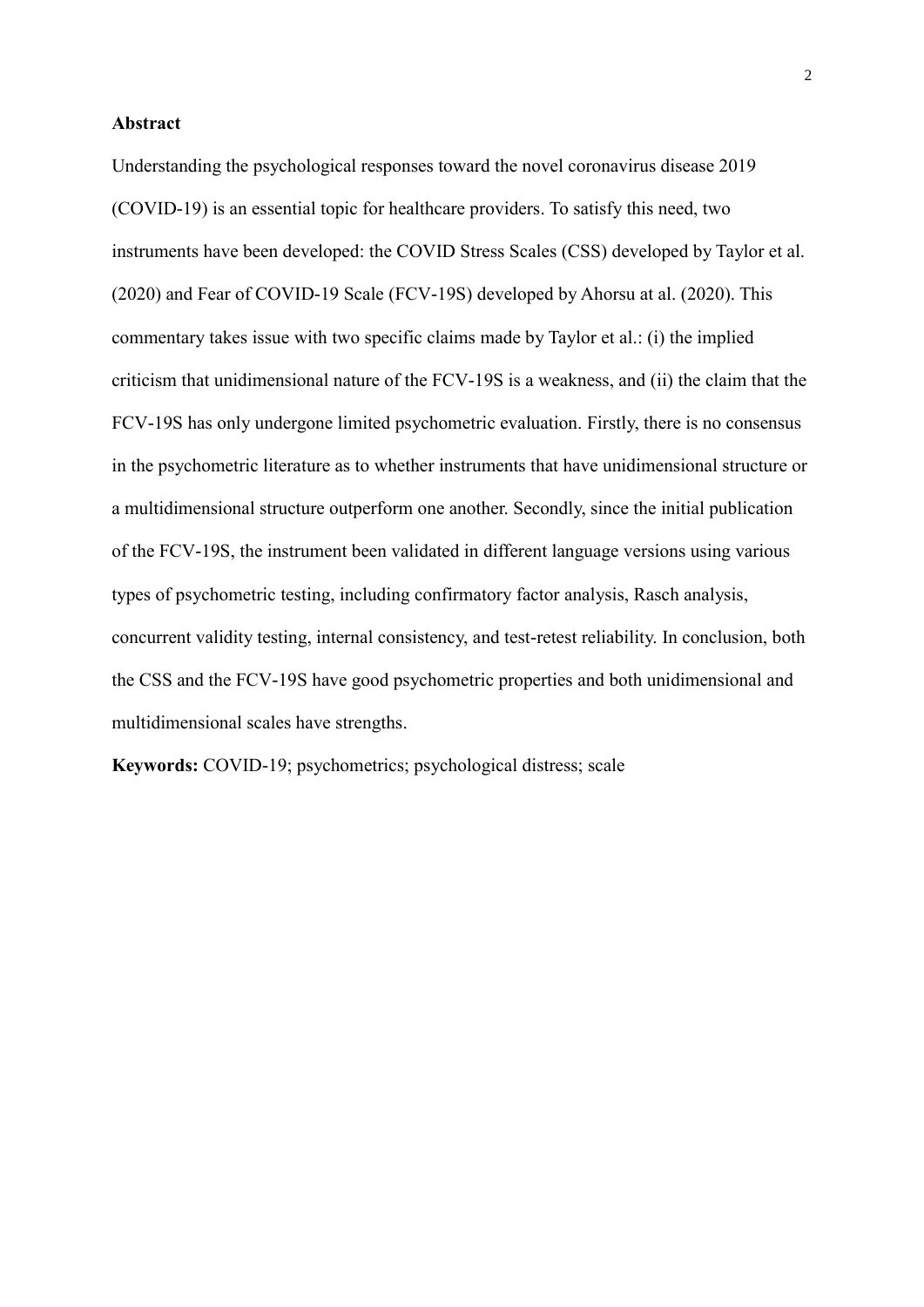The threat of novel coronavirus disease 2019 (COVID-19) has been well acknowledged and its impacts on individuals' psychological responses have been empirically reported (e.g., Bhuiyan, Sakib, Pakpour, Griffiths, & Mamun, 2020; Qiu et al., 2020; Wang et al., 2020). Such psychological responses, especially anxiety and fear, are important factors for an individual's behaviors. Taylor (2019) indicated that low levels of anxiety may lead to reluctant prevention behaviors (e.g., handwashing) and high level of anxiety may lead to socially disruptive behaviors (e.g., panic buying) (Taylor et al., 2020; Lin, 2020). Therefore, there is a need for healthcare providers to have a valid instrument to assess an individual's psychological responses specifically toward COVID-19 during the pandemic (Taylor et al., 2020).

In this regard, Taylor et al. (2020) and Ahorsu et al. (2020) developed different instruments to understand such psychological responses. More specifically, Taylor et al. (2020) developed the COVID Stress Scales (CSS) and we developed the Fear of COVID-19 Scale (FCV-19S; Ahorsu et al. [2020]). The CSS was developed using representative samples from Canada ( $n = 3,479$ ) and the United States ( $n = 3,375$ ; Taylor et al., 2020), whereas the FCV-19S was developed using a sample from Iran ( $n = 717$ ; Ahorsu et al., 2020). The FCV-19S has since been translated and validated in different languages including Turkish (n  $= 1,304$ ; Satici et al., 2020), Arabic (n = 639; Alyami, 2020), Italian (n = 250; Soraci et al., 2020), Russian ( $n = 800$ ; Reznick et al., 2020), Hebrew ( $n = 639$ ; Bitan et al., 2020) and Bangla (n = 8,550; Sakib et al., 2020).

In Taylor et al.'s (2020) study, the CSS was found to be valid and reliable. The CSS was firstly tested on the Canadian sample after its items had been generated using a standard method to develop a new instrument. The CSS was then replicated utilizing an American sample. Parallel analysis and exploratory factor analysis were firstly performed using the Canadian sample for the CSS and a five-factor structure (COVID danger and contamination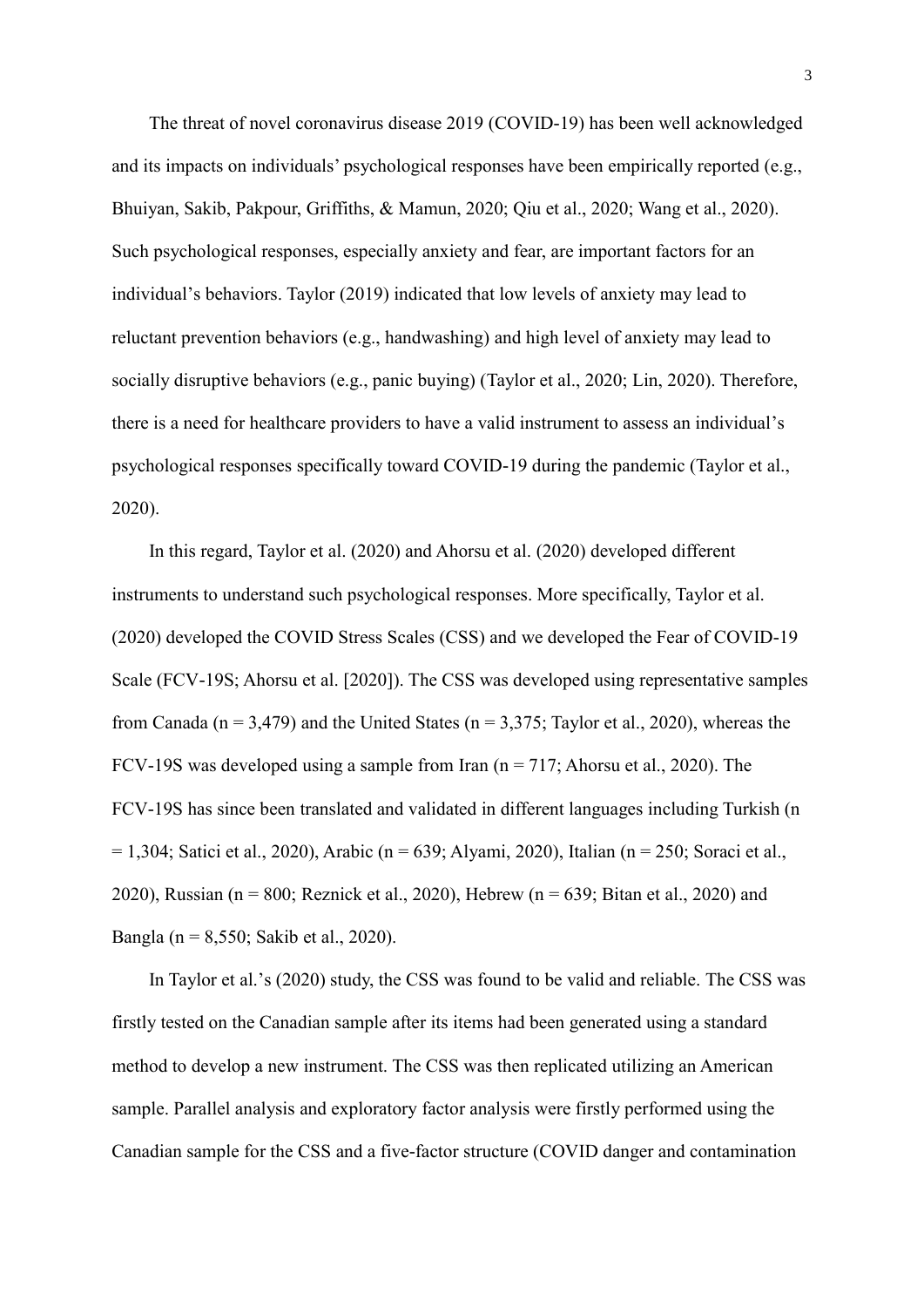fears; COVID fears on economic consequences; COVID xenophobia; COVID compulsive checking; and COVID traumatic stress symptoms) was identified. The five-factor structure of the CSS was later confirmed in the American sample using confirmatory factor analysis. Apart from the structure, internal consistency, convergent validity, and discriminant validity of the CSS were also supported in the Taylor et al.'s (2020) study.

Although we appreciate that Taylor et al. (2020) developed a new instrument assessing stress and anxiety-related symptoms toward COVID-19, we would like to specifically respond to their comment concerning the FCV-19S (p. 5): "…while several measures of COVID-19-related fears have recently emerged (e.g., Ahorsu et al., 2020), they tend to be unidimensional (i.e., focused on general fear aspects of COVID-19) and are based on limited psychometric evaluation". More specifically, there are two points we wish to take issue with: (i) the implied criticism that unidimensional nature of the FCV-19S is a weakness, and (ii) the claim that our scale underwent only limited psychometric evaluation.

Regarding the unidimensional nature of the FCV-19S, there is no consensus in the psychometric literature as to whether instruments that have unidimensional structure or a multidimensional structure outperform one another. Psychometric instruments having unidimensional and multidimensional structures have been concluded as having different features and benefits. For example, the US Food and Drug Administration (FDA) released a report to guide the use of patient-reported outcome (PRO) measures, which are usually psychometric instruments (e.g., depression inventories, quality of life scales), in relation to drug effects, and the report only supported the use of unidimensional PRO measures (FDA, 2009). One strength of using unidimensional instruments is their simplicity (i.e., the underlying construct of the specific instrument is straightforward). However, we acknowledge that multidimensional instruments sometimes have the benefits of providing more holistic results than unidimensional instruments (Lin, Wang, Pai, & Ku, 2017). In short,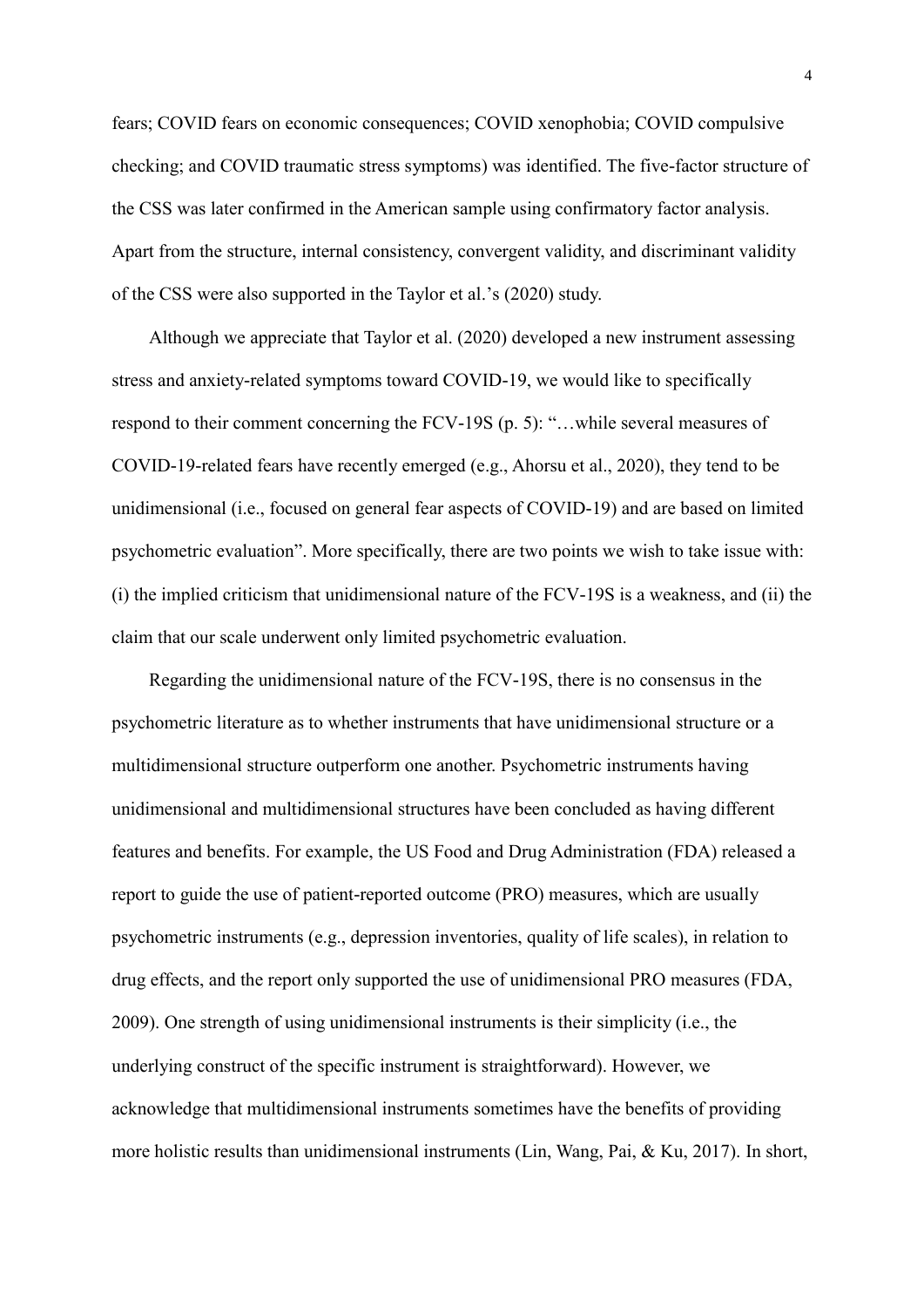there are benefits of both unidimensional and multidimensional instruments for COVID-19 (e.g., the FCV-19S [Ahorsu et al., 2020] and the CSS [Taylor et al., 2020]).

Regarding the psychometric evaluation of the FCV-19S, we acknowledge that the first study examining the properties the FCV-19S (Ahorsu et al., 2020) did not carry out confirmatory factor analysis. However, our aim was to quickly develop a psychometrically validated instrument for healthcare providers to use during a time of urgent need. Furthermore, although advanced psychometric testing of confirmatory factor analysis was not performed in our first FCV-19S study, another advanced psychometric model (i.e., Rasch analysis) was carried out. Rasch analysis includes the following features that supplement to the findings from a classical test theory model (e.g., confirmatory factor analysis): First, the factor structure of an instrument is intertwined with the difficulty of the questions. However, the item difficulties may perform differently among different populations. For example, mental health professionals as compared with people with depression may tend to score higher in mental health questionnaires because mental health professionals have more skills to cope with distress. Therefore, item difficulty and individual ability should be separately estimated. Therefore, Rasch analysis is an appropriate testing method to separately estimate item difficulty and individual ability. Second, because most instruments are assessed using a Likert scale (i.e., an ordinal scale), the relationship between instruments' item scores and underlying factor scores may be nonlinear. Given that the Rasch model converts the ordinal scales into probability (i.e., a ratio scale), the nonlinear relationship between item scores and factor scores can be resolved (Chang et al., 2015).

Moreover, we asserted in our original validation study that future studies should further examine the psychometric properties of the FCV-19S to provide additional scientific rigor and cumulative evidence is needed for every newly developed psychometric instrument (Lin et al., 2019). Since the initial publication of the FCV-19S, the instrument has been validated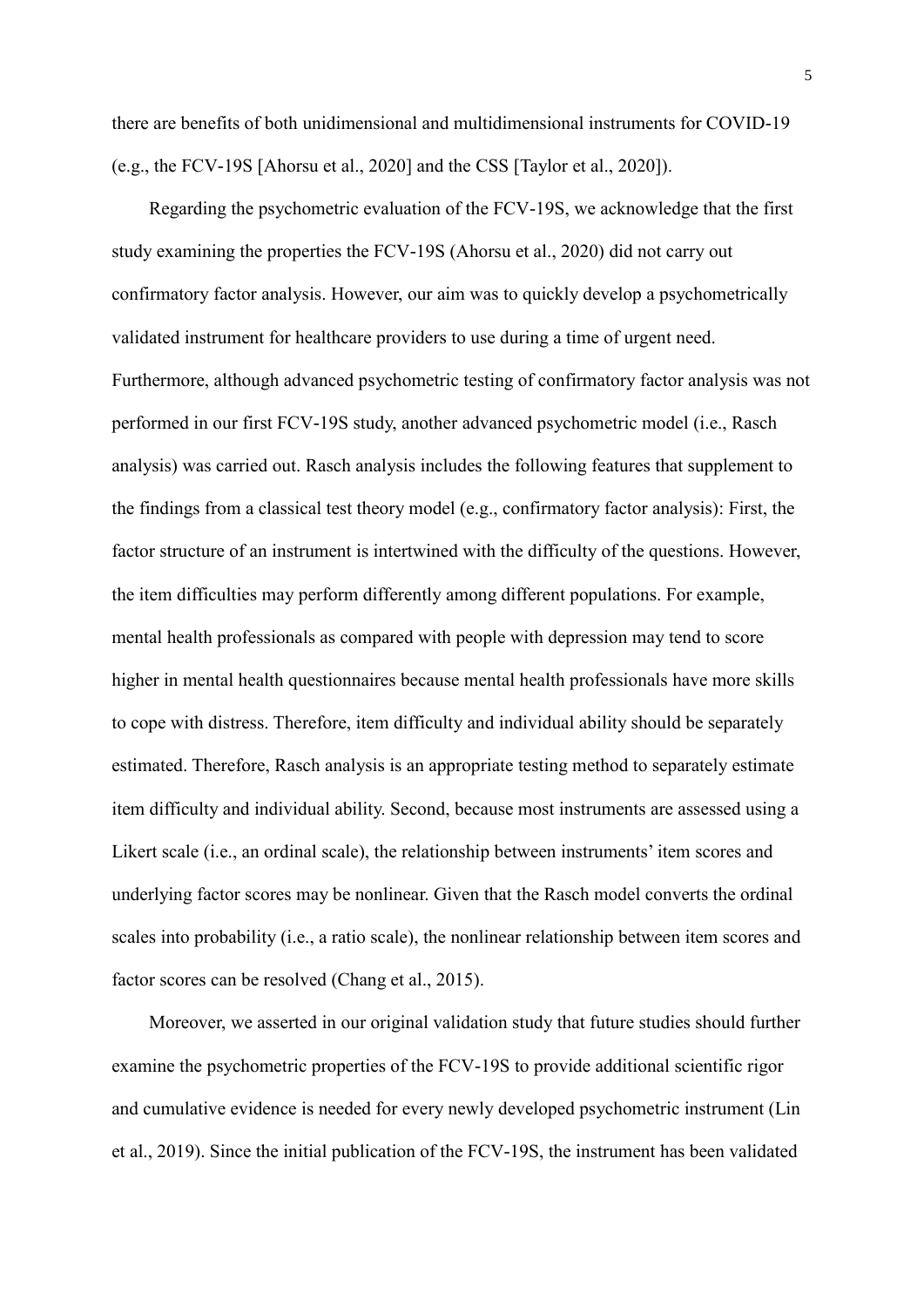in different language versions using various types of psychometric testing, including confirmatory factor analysis, Rasch analysis, concurrent validity testing, internal consistency, and test-retest reliability (Ahorsu et al., 2020; Sakib et al., 2020; Satici et al., 2020; Soraci et al., 2020). We have been approached by research teams in over 20 different countries to validate the FCV-19S, and we are aware of a number of studies currently under review that have also found the FCV-19S to have excellent psychometric properties. Furthermore, the efficacy of the FCV-19S has been demonstrated by its strong association with relevant human behaviors, such as preventive behaviors of spatial distancing and hand hygiene behaviors (Harper, Satchell, Fido, & Latzman, 2020; Pakpour & Griffiths, 2020). Therefore, we are confident that the FCV-19S is a robust instrument to assess fear of COVID-19 and that its psychometric properties are not limited as claimed by Taylor et al (2020).

To conclude, we believe that both the CSS and FCV-19S are potential useful instruments that can be used by healthcare providers to help understand the psychological responses such as fear and anxiety of individuals during the COVID-19 pandemic. However, healthcare providers may consider different purposes to select a suitable instrument (either the CSS or the FCV-19S). For example, the CSS may provide comprehensive information regarding stress and anxiety of an individual because of its multidimensional structure. However, the CSS takes a much longer time to complete than the FCV-19S because the FCV-19S only contains seven items. Consequently, the FCV-19S may be especially useful in a busy clinical setting. Moreover, the FCV-19S has the advantage of different language versions, including English (Harper et al., 2020), Persian (Ahorsu et al., 2020), Bangla (Sakib et al., 2020), Italian (Soraci et al., 2020), Hebrew (Bitan et al., 2020), Arabic (Alyami, 2020), Russian (Reznick et al., 2020), and Turkish (Satici et al., 2020), and already has the potential to be used for country comparisons.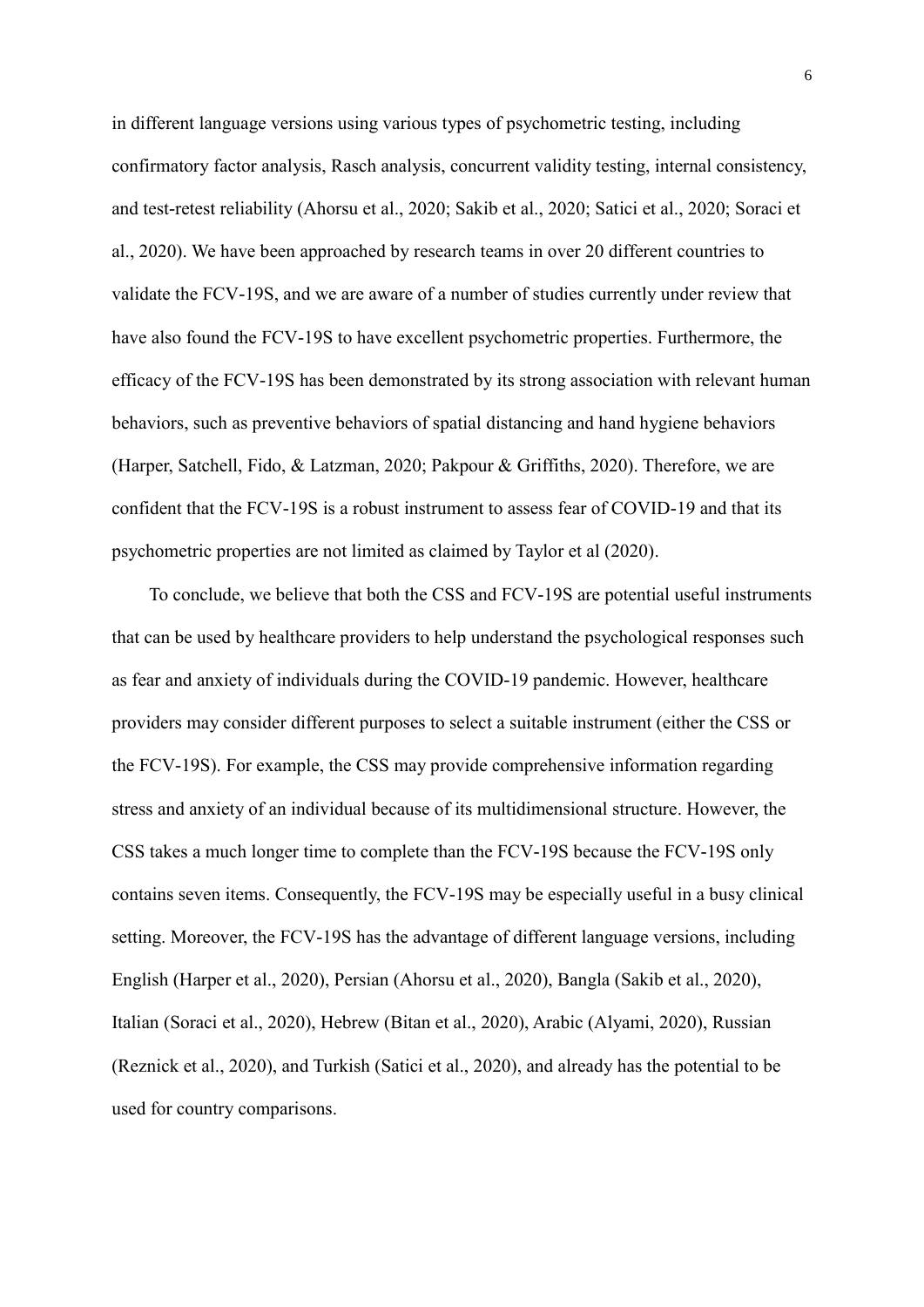## **References**

Ahorsu, D. K., Lin, C. Y., Imani, V., Saffari, M., Griffiths, M. D., & Pakpour, A. H. (2020). The Fear of COVID-19 Scale: Development and initial validation. *International Journal of Mental Health and Addiction*. Advance online publication. doi:

10.1007/s11469-020-00270-8.

- Alyami, M., Henning, M., Krägeloh, C.U., Alyami, H. (2020). Psychometric evaluation of the Arabic version of the Fear of COVID-19 Scale. *International Journal of Mental Health and Addiction*. Advance online publication. doi: 10.1007/s11469-020-00316-x
- Bitan, D. T., Grossman-Giron, A., Bloch, Y., Mayer, Y., Shiffman, N., Mendlovic, S. (2020). Fear of COVID-19 scale: Psychometric characteristics, reliability and validity in the Israeli population. *Psychiatry Research*. Advance online publication. doi: 10.1016/j.psychres.2020.113100
- Bhuiyan, A. I., Sakib, N., Pakpour, A. H., Griffiths, M. D., & Mamun, M. A. (2020). COVID-19-related suicides in Bangladesh due to lockdown and economic factors: Case study evidence. *International Journal of Mental Health and Addiction*. Advance online publication. doi: 10.1007/s11469-020-00307-y.
- Chang, C.-C., Su, J.-A., Tsai, C.-S., Yen, C.-F., Liu, J.-H., & Lin, C.-Y. (2015). Rasch analysis suggested three unidimensional domains for Affiliate Stigma Scale: additional psychometric evaluation. *Journal of Clinical Epidemiology, 68* (6), 674-683. doi: 10.1016/j.jclinepi.2015.01.018.
- Harper, C. A., Satchell, L. P., Fido, D., & Latzman, R. D. (2020). Functional fear predicts public health compliance in the COVID-19 pandemic. *International Journal of Mental Health and Addiction*. Advance online publication. doi: 10.1007/s11469-020-00281-5.
- Lin, C.-Y. (2020). Social reaction toward the 2019 novel coronavirus (COVID-19). *Social Health and Behavior, 3*, 1-2. doi: 10.4103/SHB.SHB\_11\_20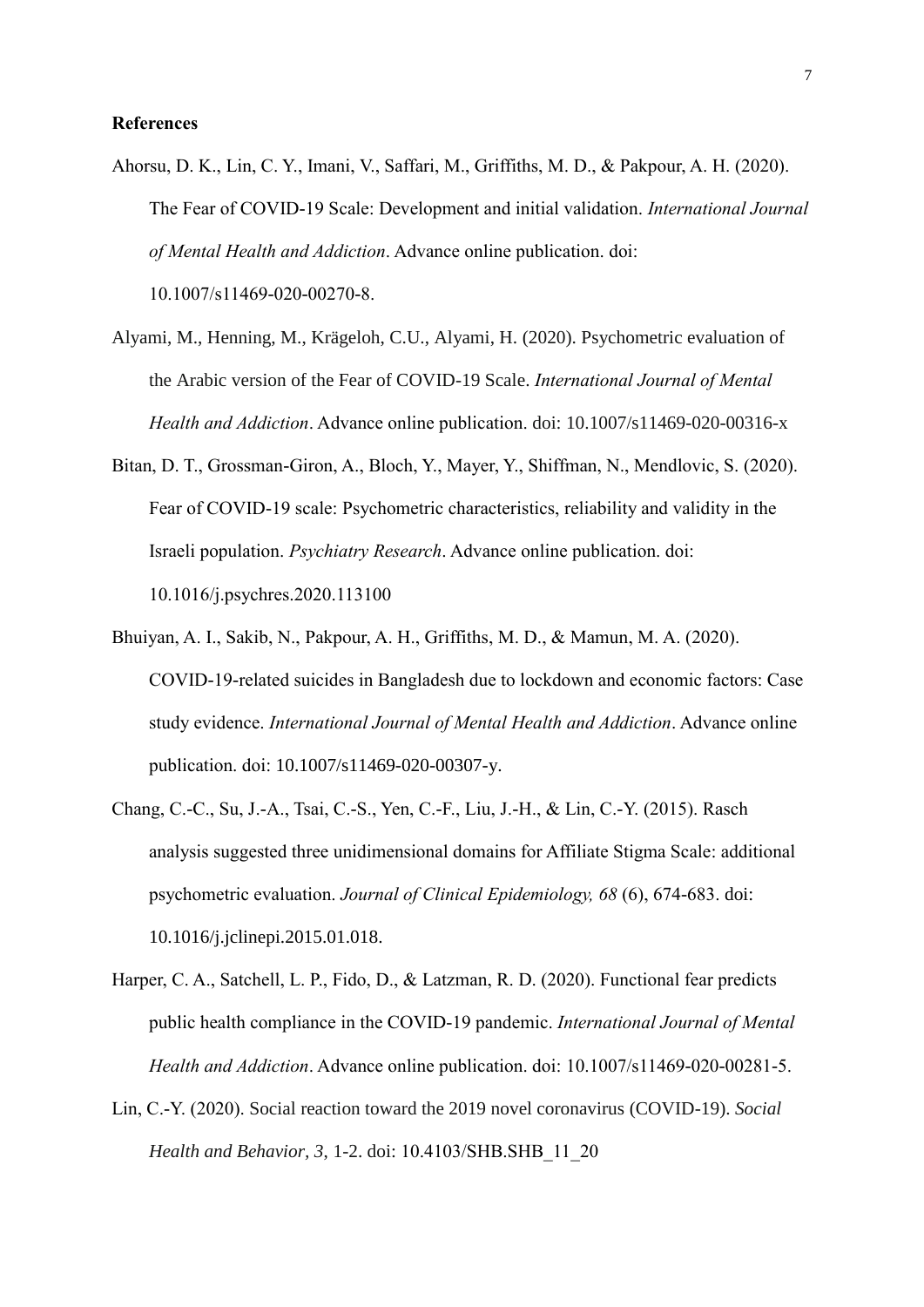Lin, C.-Y., Hwang, J.-S., Wang, W.-C., Lai, W.-W., Su, W.-C., Wu, T.-Y., … Wang, J.-D. (2019). Psychometric evaluation of the WHOQOL-BREF, Taiwan version, across five kinds of Taiwanese cancer survivors: Rasch analysis and confirmatory factor analysis. *Journal of the Formosan Medical Association, 118*, 215-222. doi:

10.1016/j.jfma.2018.03.018.

- Lin, C.-Y., Wang, J.-D., Pai, M.-C., & Ku, L.-J. E. (2017). Measuring burden in dementia caregivers: Confirmatory factor analysis for short forms of the Zarit Burden Interview. *Archives of Gerontology and Geriatrics, 68*, 8-13. doi: 10.1016/j.archger.2016.08.005.
- Pakpour, A. H., & Griffiths, M. D. (2020). The fear of COVID-19 and its role in preventive behaviors. *Journal of Concurrent Disorders*, *2*(1), 58-63
- Reznik, A., Gritsenko, V., Konstantinov, V., Khamenka, N., & Isralowitz, R. (2020). COVID-19 fear in Eastern Europe: Validation of the Fear of COVID-19 Scale. *International Journal of Mental Health and Addiction*. Advance online publication. doi: 10.1007/s11469-020-00283-3
- Qiu, J., Shen, B., Zhao, M., Wang, Z., Xie, B., & Xu, Y. (2020). A nationwide survey of psychological distress among Chinese people in the COVID-19 epidemic: Implications and policy recommendations. *General Psychiatry, 33*, e100213. doi: 10.1136/gpsych-2020-100213.
- Sakib, N., Mamun, M. A., Bhuiyan, A. K. M. I., Hossain, S., Mamun, F. A., Hosen, I., … Pakpour, A. H. (2020). Psychometric validation of the Bangla Fear of COVID-19 Scale: Confirmatory factor analysis and Rasch analysis. *International Journal of Mental Health and Addiction*. Advance online publication. doi: 10.1007/s11469-020-00289-x.
- Satici, B., Gocet-Tekin, E., Deniz, M. E., & Satici, S. A. (2020). Adaptation of the Fear of COVID-19 Scale: Its association with psychological distress and life satisfaction in Turkey. *International Journal of Mental Health Addiction*. Advance online publication.